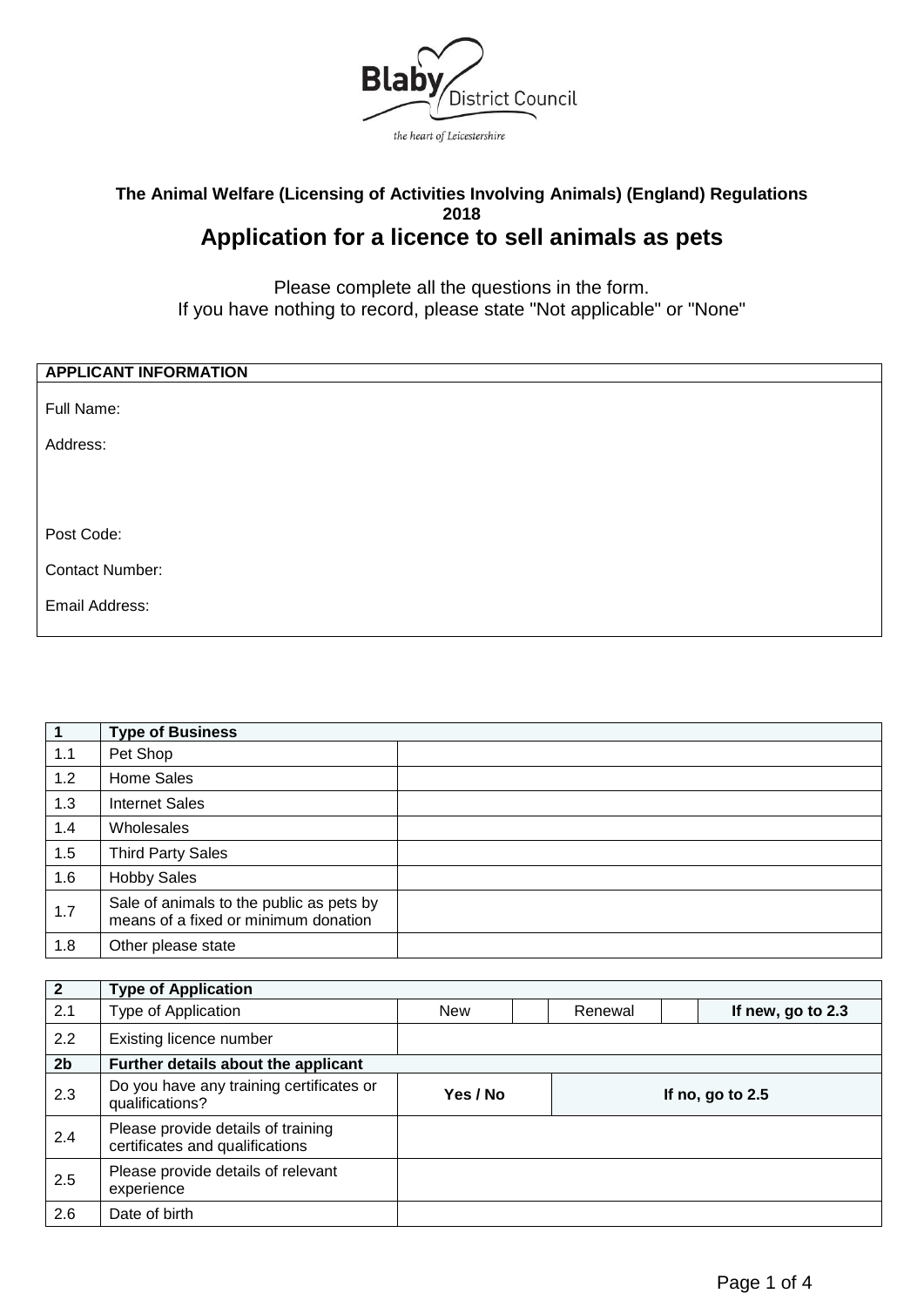| 3   | <b>Premises to be licensed</b>                            |        |
|-----|-----------------------------------------------------------|--------|
| 3.1 | Name of premises/trading name                             |        |
| 3.2 | Address of premises                                       |        |
| 3.3 | Telephone number of premises                              |        |
| 3.4 | Email address                                             |        |
| 3.5 | Do you have planning permission for<br>this business use. | Yes/No |

| $\overline{\mathbf{4}}$ | <b>Accommodation and facilities</b>                                                                |          |
|-------------------------|----------------------------------------------------------------------------------------------------|----------|
| 4.1                     | Number and size of rooms to be used                                                                |          |
| 4.2                     | Heating arrangements                                                                               |          |
| 4.3                     | Method of ventilation of premises                                                                  |          |
| 4.4                     | Lighting arrangements (natural & artificial)                                                       |          |
| 4.5                     | Water supply                                                                                       |          |
| 4.6                     | Facilities for food storage & preparation                                                          |          |
| 4.7                     | Arrangements for disposal of excreta,<br>bedding and other waste material                          |          |
| 4.8                     | Isolation facilities for the control of<br>infectious diseases                                     |          |
| 4.9                     | Fire precautions/equipment and<br>arrangements in the case of fire                                 |          |
| 4.10                    | Do you keep and maintain a register of<br>animals?                                                 | Yes / No |
| 4.11                    | When the premises is closed what<br>arrangements are in place to ensure the<br>welfare of animals. |          |

| $\overline{\mathbf{5}}$ | Animals to be sold                                           |        |                                 |                                                      |                            |
|-------------------------|--------------------------------------------------------------|--------|---------------------------------|------------------------------------------------------|----------------------------|
|                         | Please provide details of the animals to be sold             |        |                                 |                                                      |                            |
|                         | <b>Type</b>                                                  |        | <b>Maximum</b><br><b>Number</b> | <b>Details of</b><br>accommodation<br>including size | Age at which to be<br>sold |
| 5.1                     | Dogs / puppies                                               | Yes/No |                                 |                                                      |                            |
| 5.2                     | Cats /kittens                                                | Yes/No |                                 |                                                      |                            |
| 5.3                     | Chipmunks                                                    | Yes/No |                                 |                                                      |                            |
| 5.4                     | Rabbits & cavies                                             | Yes/No |                                 |                                                      |                            |
| 5.5                     | <b>Hamsters</b>                                              | Yes/No |                                 |                                                      |                            |
| 5.6                     | Rats, mice & gerbils                                         | Yes/No |                                 |                                                      |                            |
| 5.7                     | Larger domesticated mammals, e.g.<br>goats, pot-bellied pigs | Yes/No |                                 |                                                      |                            |
| 5.8                     | Primates e.g. marmosets                                      | Yes/No |                                 |                                                      |                            |
| 5.9                     | Parrots, parakeets and macaws                                | Yes/No |                                 |                                                      |                            |
| 5.10                    | Pigeons                                                      | Yes/No |                                 |                                                      |                            |
| 5.11                    | Other large birds (please specify)                           | Yes/No |                                 |                                                      |                            |
| 5.12                    | Budgerigars, finches and other small<br>birds                | Yes/No |                                 |                                                      |                            |
| 5.13                    | <b>Tortoises</b>                                             | Yes/No |                                 |                                                      |                            |
| 5.14                    | Snakes and lizards                                           | Yes/No |                                 |                                                      |                            |
| 5.15                    | <b>Tropical fish</b>                                         | Yes/No |                                 |                                                      |                            |
| 5.16                    | Marine fish                                                  | Yes/No |                                 |                                                      |                            |
| 5.17                    | Cold water fish                                              | Yes/No |                                 |                                                      |                            |
| 5.18                    | Any other species (please specify)                           | Yes/No |                                 |                                                      |                            |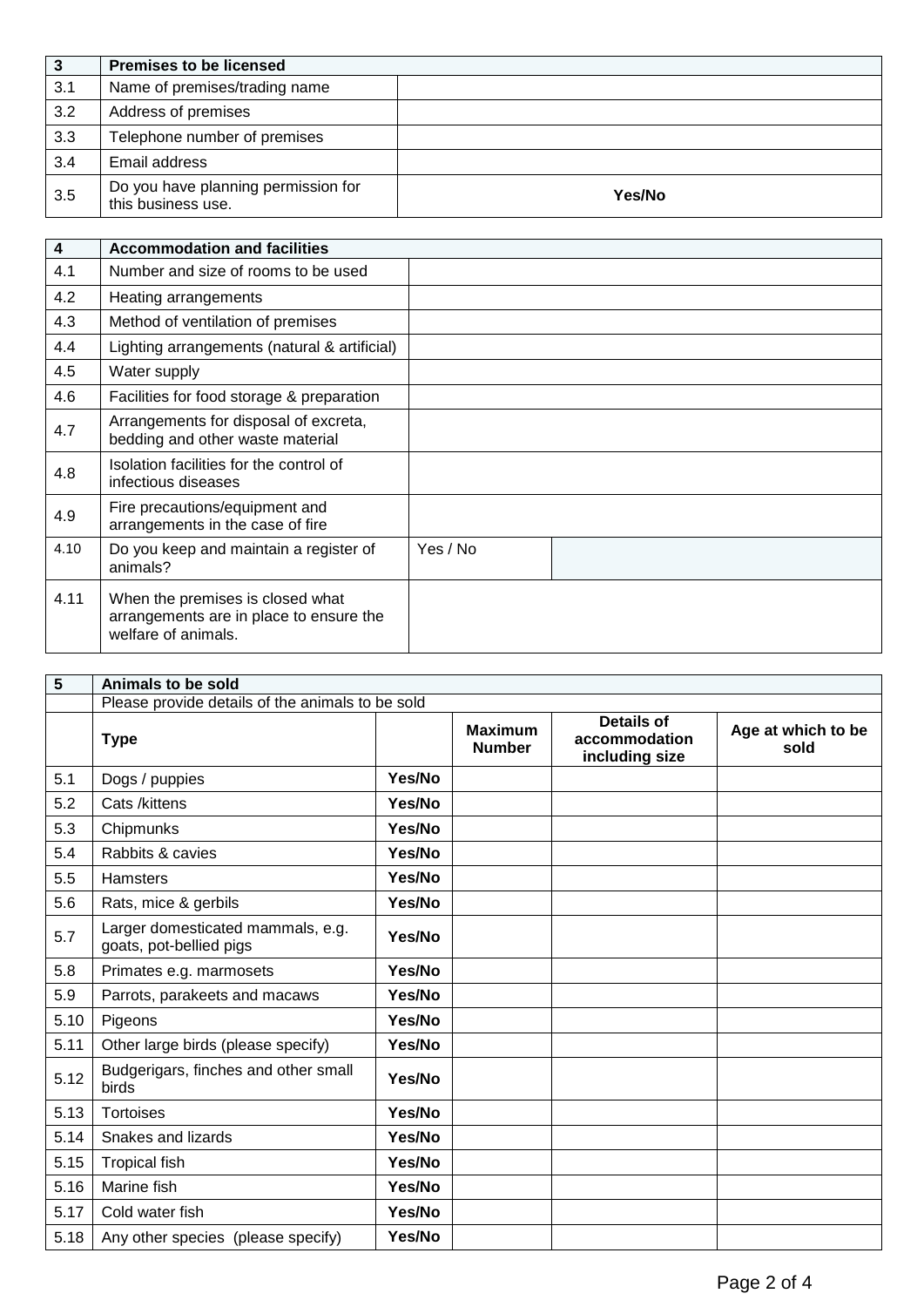| 6   | Veterinary surgeon               |  |
|-----|----------------------------------|--|
| 6.1 | Name of usual veterinary surgeon |  |
| 6.2 | Company name                     |  |
| 6.3 | Address                          |  |
| 6.4 | Telephone number                 |  |
| 6.5 | Email address                    |  |

| 8a  | <b>Emergency key holder</b>          |        |                  |
|-----|--------------------------------------|--------|------------------|
| 8.1 | Do you have an emergency key holder? | Yes/No | If no, go to 9.1 |
| 8.2 | Name                                 |        |                  |
| 8.3 | Position/job title                   |        |                  |
| 8.4 | Address                              |        |                  |
| 8.5 | Daytime telephone number             |        |                  |
| 8.6 | Evening/other telephone number       |        |                  |
| 8.7 | Email address                        |        |                  |
| 8.8 | Add another person?                  | Yes/No | If no, go to 9.1 |
| 8b  | <b>Emergency key holder 2</b>        |        |                  |
| 8.3 | Name                                 |        |                  |
| 8.4 | Position/job title                   |        |                  |
| 8.5 | Address                              |        |                  |
| 8.6 | Daytime telephone number             |        |                  |
| 8.7 | Evening/other telephone number       |        |                  |
| 8.8 | Email address                        |        |                  |

| 9   | <b>Disqualifications and convictions</b>                                                                                                                           |        |  |
|-----|--------------------------------------------------------------------------------------------------------------------------------------------------------------------|--------|--|
|     | Has the applicant, or any person who will have control or management of the establishment, ever been<br>disqualified from:                                         |        |  |
| 9.1 | Keeping a pet shop?                                                                                                                                                | Yes/No |  |
| 9.2 | Keeping a dog?                                                                                                                                                     | Yes/No |  |
| 9.3 | Keeping an animal boarding establishment?                                                                                                                          | Yes/No |  |
| 9.4 | Keeping a riding establishment?                                                                                                                                    | Yes/No |  |
| 9.5 | Having custody of animals?                                                                                                                                         | Yes/No |  |
| 9.6 | Has the applicant, or any person who will have control or<br>management of the establishment, been convicted of any<br>offences under the Animal Welfare Act 2006? | Yes/No |  |
| 9.7 | Has the applicant, or any person who will have control or<br>management of the establishment, ever had a licence<br>refused, revoked or cancelled?                 | Yes/No |  |
| 9.8 | If yes to any of these questions,<br>please provide details,                                                                                                       |        |  |

| 10  | <b>Additional details</b>                                                            |                                                                                                       |
|-----|--------------------------------------------------------------------------------------|-------------------------------------------------------------------------------------------------------|
|     |                                                                                      | Please check local guidance notes and conditions for any additional information which may be required |
| 10. | Additional information which is<br>required or may be relevant to<br>the application |                                                                                                       |